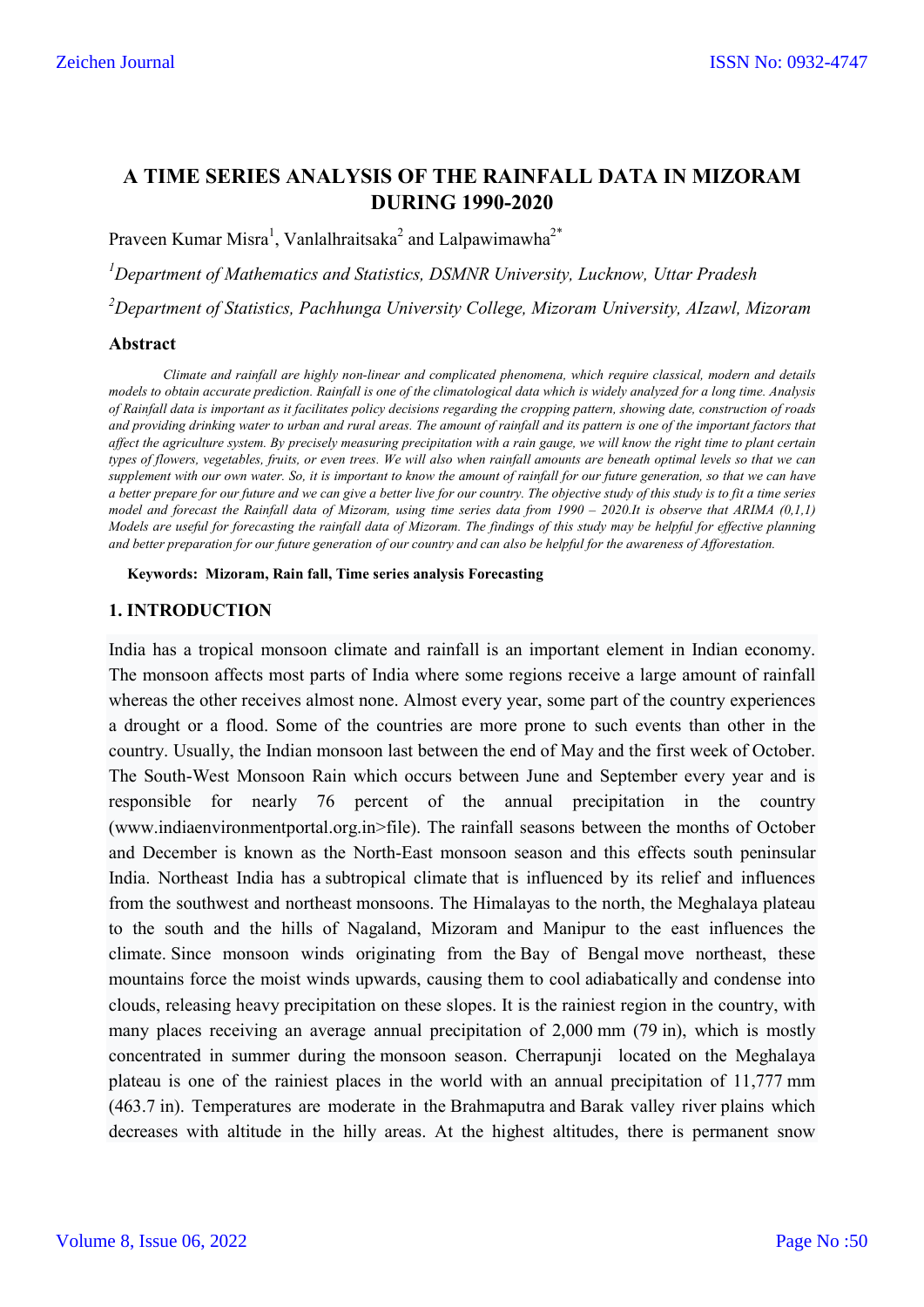cover.Temperatures vary by altitude with the warmest places being in the Brahmaputra and Barak River plains and the coldest at the highest altitudes. It is also influenced by proximity to the sea with the valleys and western areas being close to the sea, which moderates temperatures. Generally, temperatures in the hilly and mountainous areas are generally lower than the plains which lie at a lower altitude. Summer temperatures tend to be more uniform than winter temperatures due to high cloud cover and humidity.

 In the Brahmaputra and Barak valley river plains, mean winter temperatures vary between 16 to 17 °C (61 to 63 °F) while mean summer temperatures are around 28 °C (82 °F). The highest summer temperatures occur in the West Tripura plain with Agartala, the capital of Tripura having mean maximum summer temperatures ranging between 33 to 35 °C (91 to 95 °F) in April. The highest temperatures in summer occur before the arrival of monsoons and thus eastern areas have the highest temperatures in June and July where the monsoon arrives later than western areas. In the Cachar Plain, located south of the Brahmaputra plain, temperatures are higher than the Brahmaputra plain although the temperature range is smaller owing to higher cloud cover and the monsoons that moderate night temperatures year round.

 In the mountainous areas of Arunachal Pradesh, the Himalayan ranges in the northern border with India and China experience the lowest temperatures with heavy snow during winter and temperatures that drop below freezing. Areas with altitudes exceeding 2,000 metres (6,562 ft) receive snowfall during winters and have cool summers. Below 2,000 metres (6,562 ft) above sea level, winter temperatures reach up to 15 °C (59 °F) during the day with nights dropping to zero while summers are cool, with a mean maximum of 25 °C (77 °F) and a mean minimum of 15 °C (59 °F). In the hilly areas of Meghalaya, Nagaland, Manipur and Mizoram, winters are cold while summers are cool.

 The plains in Manipur have colder winter minimums than what is warranted by its elevation owing to being surrounded by hills on all sides. This is due to temperature inversions during winter nights when cold air descends from the hills into the valleys below and its geographic location which prevents winds that bring hot temperatures and humidity from coming into the Manipur plain.The southwest monsoon is responsible for bringing 90% of the annual rainfall to the region. April to late October is the months where most of the rainfall in Northeast India occurs with June and July being the rainiest months. Southern areas are the first to receive the monsoon (May or June) with the Brahmaputra valley and the mountainous north receiving later (later May or June). In the hilly parts of Mizoram, the closer proximity to the Bay of Bengal causes it to experience early monsoons with June being the wettest season. Mizoram (Mizo+Ram=Mizoram, 'Mizo' - a tribal community and 'Ram' means land), " province of Mizo tribe", is the twenty-4th largest state of India with an area of 21081 Sq Km which placed in the North-West part of India. According to the census of India 2011, approximately 1091014 people reside here. The state shares an international border to the west, east and south with its neighboring country Burma and its neighboring states are Tripura to the North-West, Manipur to the North-East and Assam to the North.The people of Mizoram mainly belong to Christian religion (near about 90.49% of total population. Some other religions of the state are Hinduism (3.61%), Buddhist (8.30%) and Muslim (1.10%).The climate of Mizoram usually is monsoon and humid type. Its temperatures varies from region to region with it elevation changes. Over all temperature of the state is quite pleasant and rainy throughout the year. Normally the summer season of Mizoram is continued from End of March to June. The temperatures varies during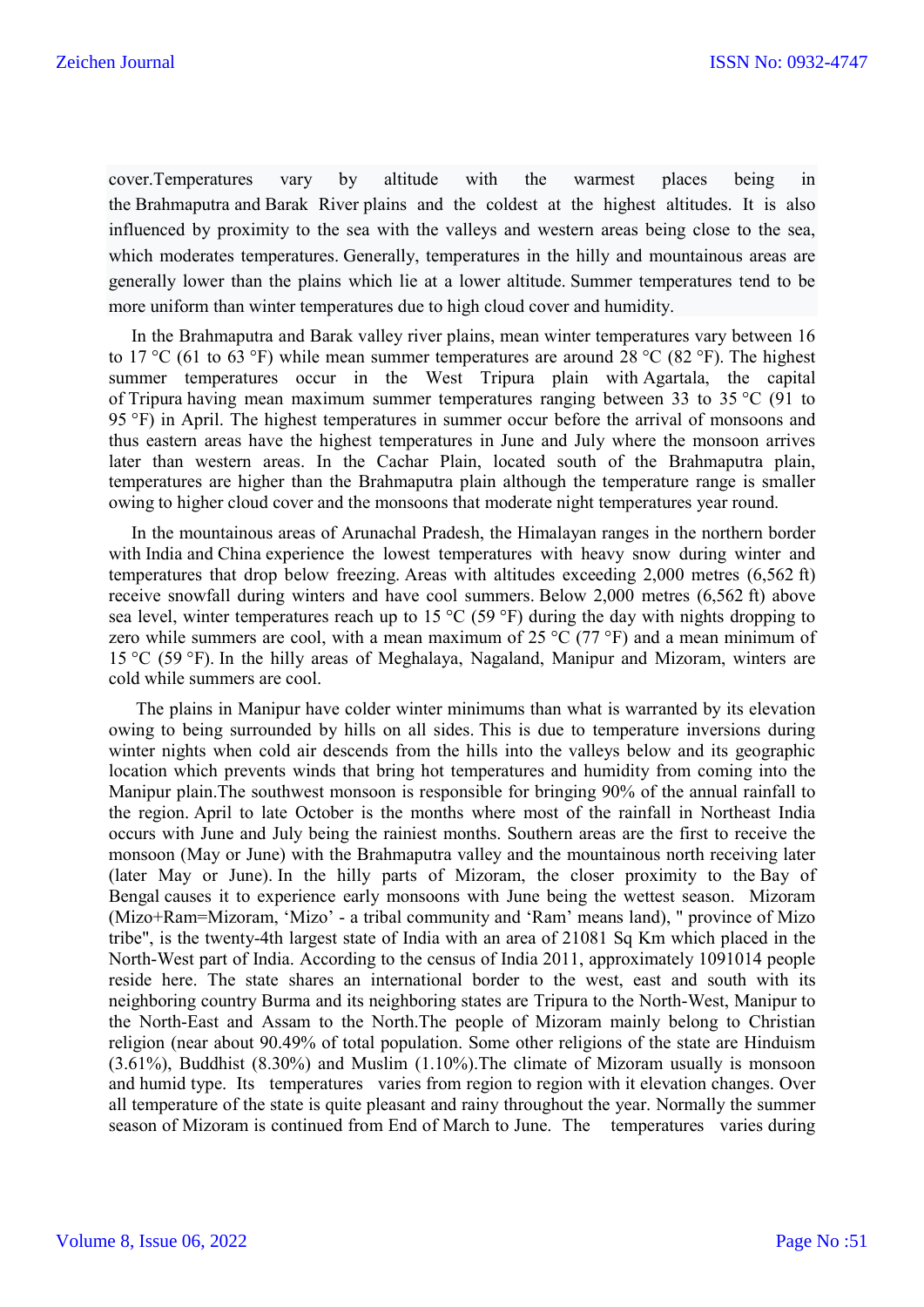this season from 20°C to 30 °C.Normally the winter season of Mizoram is continued from mid of November to February and the average temperature during this season varies between 10°C to 22°C in Garo hill. Normally the monsoon season of Mizoram is continued for a long term. It starts from June and continue to October. Rain and cloud is very common to this state and it receives more or less rainfalls not only in monsoon but also the other season of the state. The average annual rainfall of the state is approximately 250 cm.Mizoram witnesses three seasonssummer, winter and monsoon. However, extreme temperatures are not observed in any of the seasons. Summer starts in March and then monsoon season starts taking over from May onwards. Winter is the best time to explore the state. The cool weather along with lovely landscapes will swoon you. The temperature during this period remains in perfect range for travelers.

# **2. Objective of the Study**

The objective of the study is to propose models for Rainfall data of Mizoram from 1990 – 2020 using ARIMA techniques and forecasting the Rainfall data of Mizoram for the next 10 years.

### **3. Source of Data**

To fulfill the objective of this present study, the data considered is secondary in nature. It has been collected from the report entitled "Meteorological Data of Mizoram 2017" and "Meteorological Data of Mizoram 2020" by Directorate of Economics and Statistics, Planning and Programme Implementation Department, Government of Mizoram. Website www.des.mizoram.gov.in

### **4. Methodology**

Box-Jenkins Model is a mathematical model designed to forecast data ranges based on inputs from a specified time series. The Box-Jenkins Model can analyze several different types of time series data for forecasting purposes. The Box-Jenkins Model forecasts data using three principles: Autoregression, differencing, and moving average. These three principles are known as p, q and d respectively. Each principle is used in the Box- Jenkins analysis; together, they are collectively shown as ARIMA (p,d,q). Here p represents the amount of autoregression, d indicates the level of systematic change over time (trend) and q represents the moving part. Thus, Box-Jenkins Method is useful for finding out the best fit model.

One of the most important in time series analysis is Stationary. A stationary time series has constant mean, variance and autocorrelation structure. So, checking the raw data is whether stationary or non-stationary is very important to conduct time series series analysis by using ARIMA Model. So, to perform ARIMA Model, firstly we need to check whether the raw data is stationary or not. The following step is use to check the data is stationary or not as follows:-

1) Firstly we draw a diagram or plot for raw data, from that the stationary plot series will show the constant location and scale.

2) Conducting the ACF and PACF Plots. As well as looking at the time series plot of the data, the ACF plot is very useful for identifying non-stationary time series. For a stationary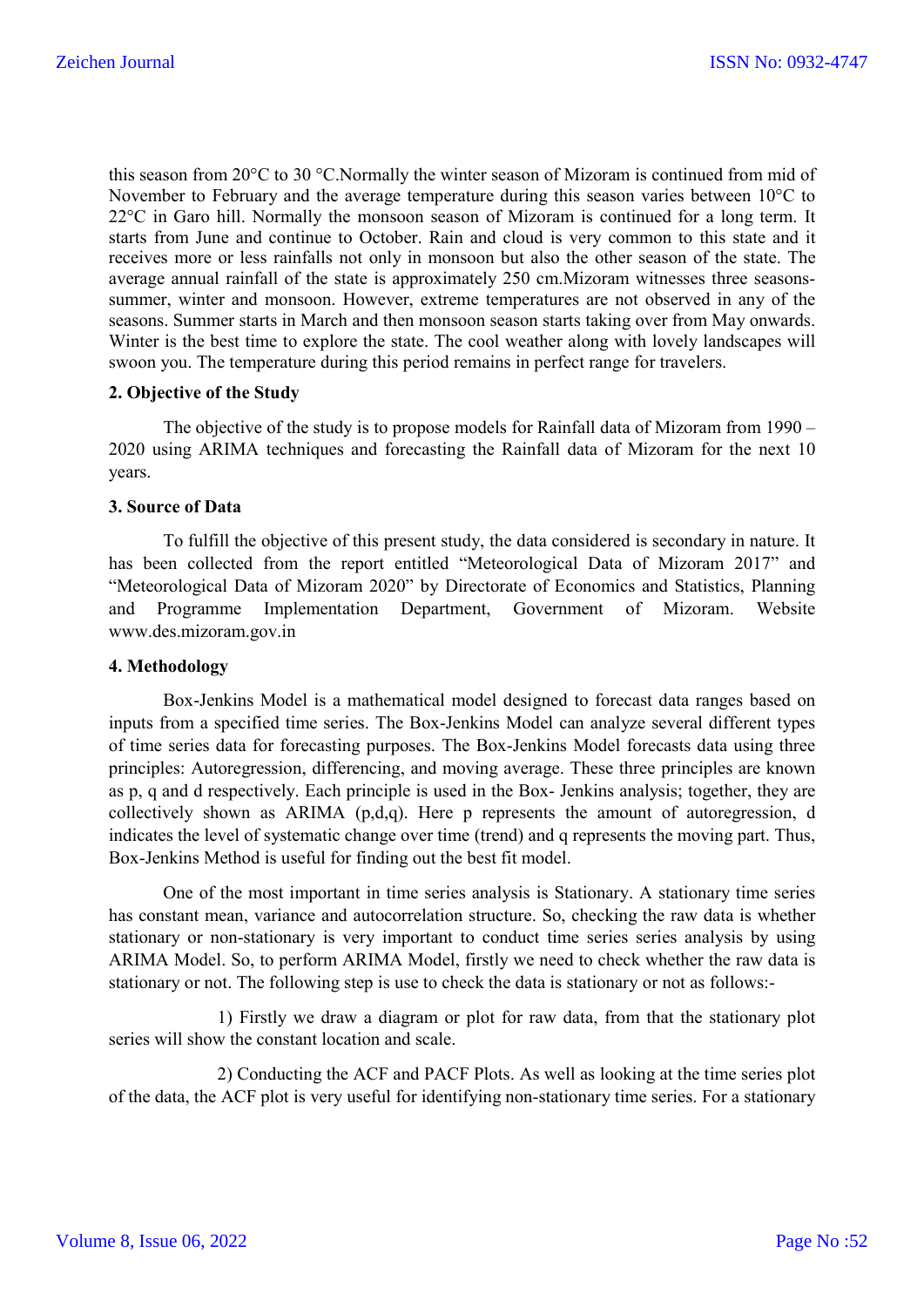time series, the ACF will drop to zero relatively quickly, while the ACF of non-stationary data decreases slowly.

$$
\rho_k = \frac{\gamma_k}{\gamma_0} = \frac{autocovariance \text{ at } \text{lag } k}{variance \text{ of the time series}}
$$

3) Dickey-Fuller (ADF) unit root test.

So, if the time series is a stationary, then the time series has constant mean, variance and autocorrelation structure. But if the time series presents a trend, then the method of differencing can be use to remove the linear or curvilinear trend. After transforming non-stationary to stationary by using differencing method, we need to find the order of ARIMA(p,d,q), where p represents the amount of autoregression, d represents the level of systematic change over time (trend) and q represents the moving part. ACF and PACF plots of the series are necessary to determine the order of AR and MA terms. Though ACF and PACF do not directly dictate the order of the ARIMA model, the plots can facilitate understanding the order and provide an idea of which model can be a good fit for the time-series data.

After finding the parameters for ARIMA model from the ACF and PACF Plots, we get to know how many lags are significant. So we need to test various models upto those lags to find out the best model.AIC refers to Akaike Information Criteria and is a criterion for a selection among the finite set of models. The model with the lowest AIC is the best model. A good model is the one that has minimum AIC among all the other models.

$$
AIC = -2ln(L) + 2k
$$

$$
= n ln(\sigma_a^2) + 2k
$$

Where  $\sigma_a^2$  is the M.L.E and k is the number of the parameters estimated in the model.

The formula for calculating Mean Absolute Error (MAE), Mean Absolute Percentage Error (MAPE), Root Mean Square Error (RMSE) as follows;-

$$
MAE = \frac{\sum_{i=1}^{n} |y_i - x_i|}{n}
$$

Where,  $y_i$  = prediction

 $x_i$  = true value

 $n =$  total number of data points.

$$
MAPE = \frac{1}{n} \sum_{t=1}^{n} \left| \frac{A_t - F_t}{A_t} \right| X100\%
$$

Where,  $n = number of times the summation iteration happens.$ 

 $A_t$  = Actual value.  $F_t$  = Forecast value.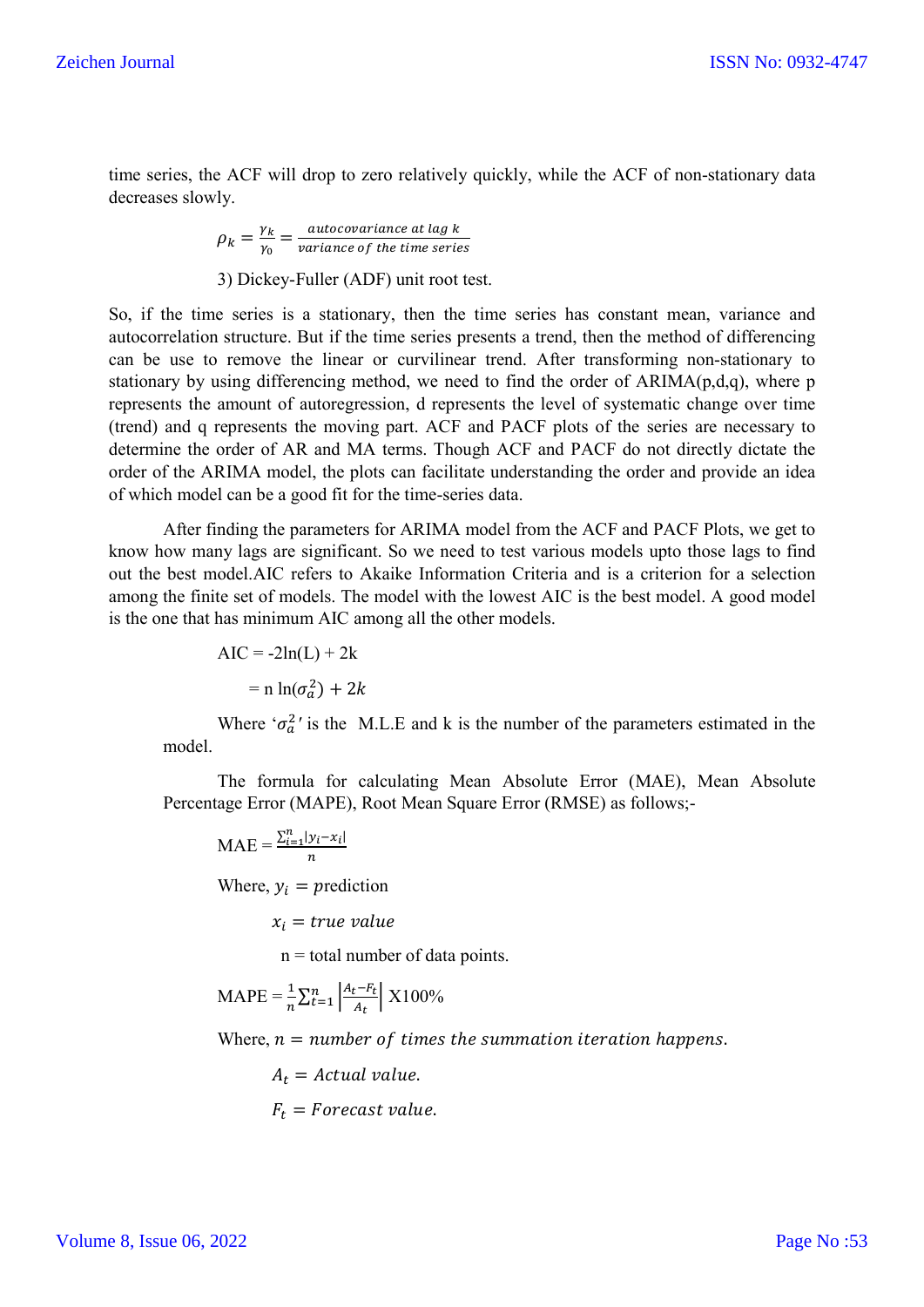$$
RMSE = \sqrt{\frac{\sum_{i=1}^{N} |y_i - z_i|^2}{N}}
$$

Where, N is the data points.

 $Yi = i$ <sup>th</sup> measurement.

Zi= corresponding prediction.

Ljung – Box Test ( L.B Test):-

LB Test is a type of statistical test of whether any of a group of autocorrelations of a time series is different from zero. It is widely applied in econometrics and other applications of time series analysis. It is applied to the residuals of a fitted ARIMA Model, not the original series, and in such applications the hypothesis actually being tested is that the residuals from the ARIMA Model have no autocorrelation. When testing the residuals of an estimated ARIMA Model, the degrees of freedom need to be adjusted to reflect the parameter estimation.

The test statistics is given by

$$
LB = n(n+2) \sum_{k=1}^{h} \frac{\rho_k^2}{n-k} \sim \chi_m^2
$$

Where n is the sample size,  $\rho^k$  is the sample autocorrelation at lag k and h is the number of lags being tested.

Since the calculated value of Chi-square is less than the observed value, then we reject the null hypothesis and there is no evidence of white noise between the lags.

### **5.1 Stationary Test**

Figure 1 shows that the time series plots the rainfall data of Mizoram from 1990 – 2020. From the plots, we can see that the pattern is increasing from 1990 to 1991 and start decreasing to 1992 and again increasing and rapidly decreasing from 1993 to 1994 and again start highly increasing. So, we can observe that the raw data is non-stationary in mean and variance. We can also check the non-stationary pattern from observing ACF and PACF as in Figures 2 and 3.The ACF Plots tough the significant bound at lag 3 and start to decreasing slowly. From that the ACF Plots, we can conclude that the raw data is non-stationary in nature and for confirmation, we performed the ADF Test and from that Dickey-Fuller  $= -2.4039$  and p-value  $= 0.4173$ . So, we can agree that the rainfall data of Mizoram from 1990-2020 is non-stationary. So, we can change that the nonstationary data to stationary, we should perform the differencing method.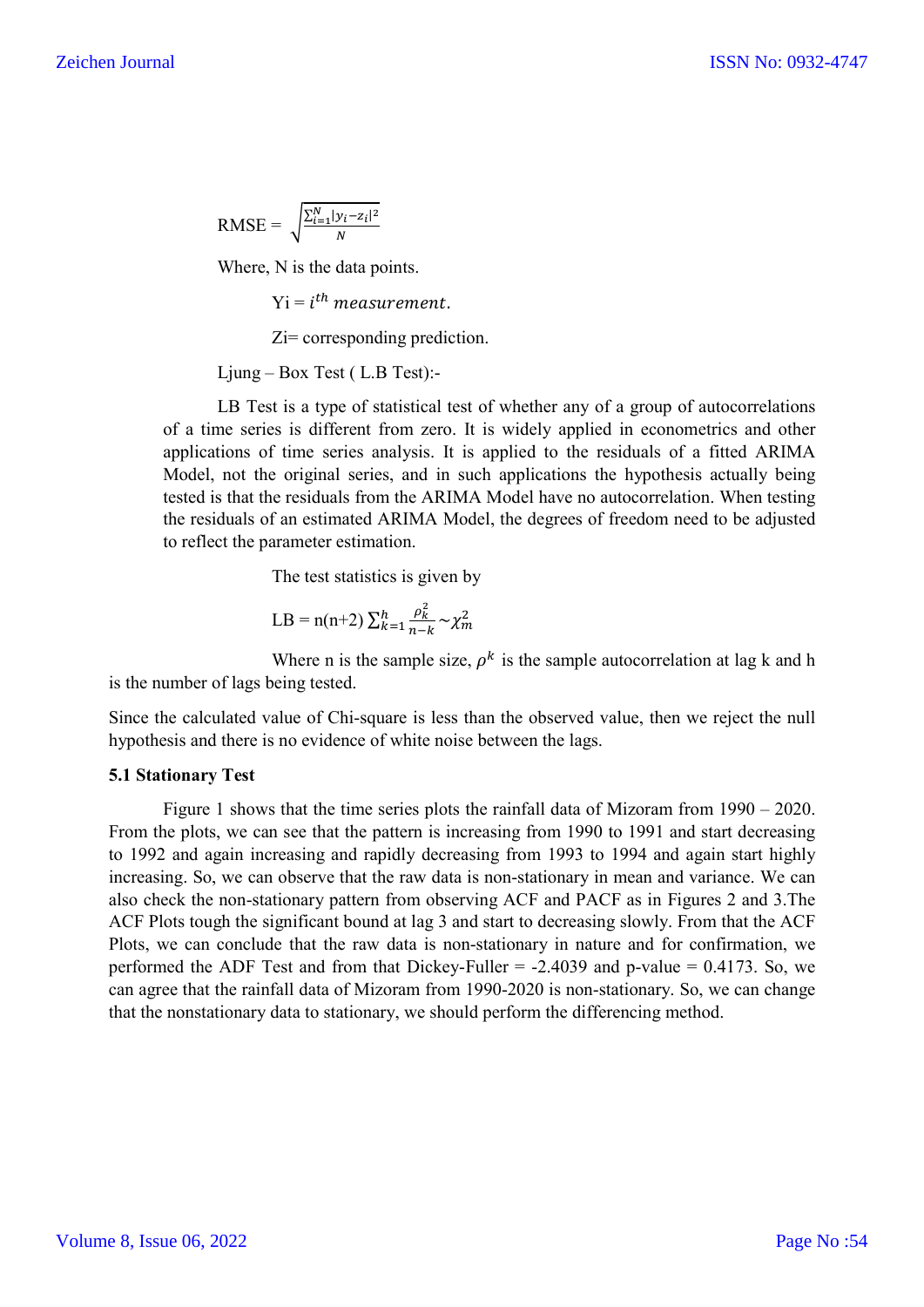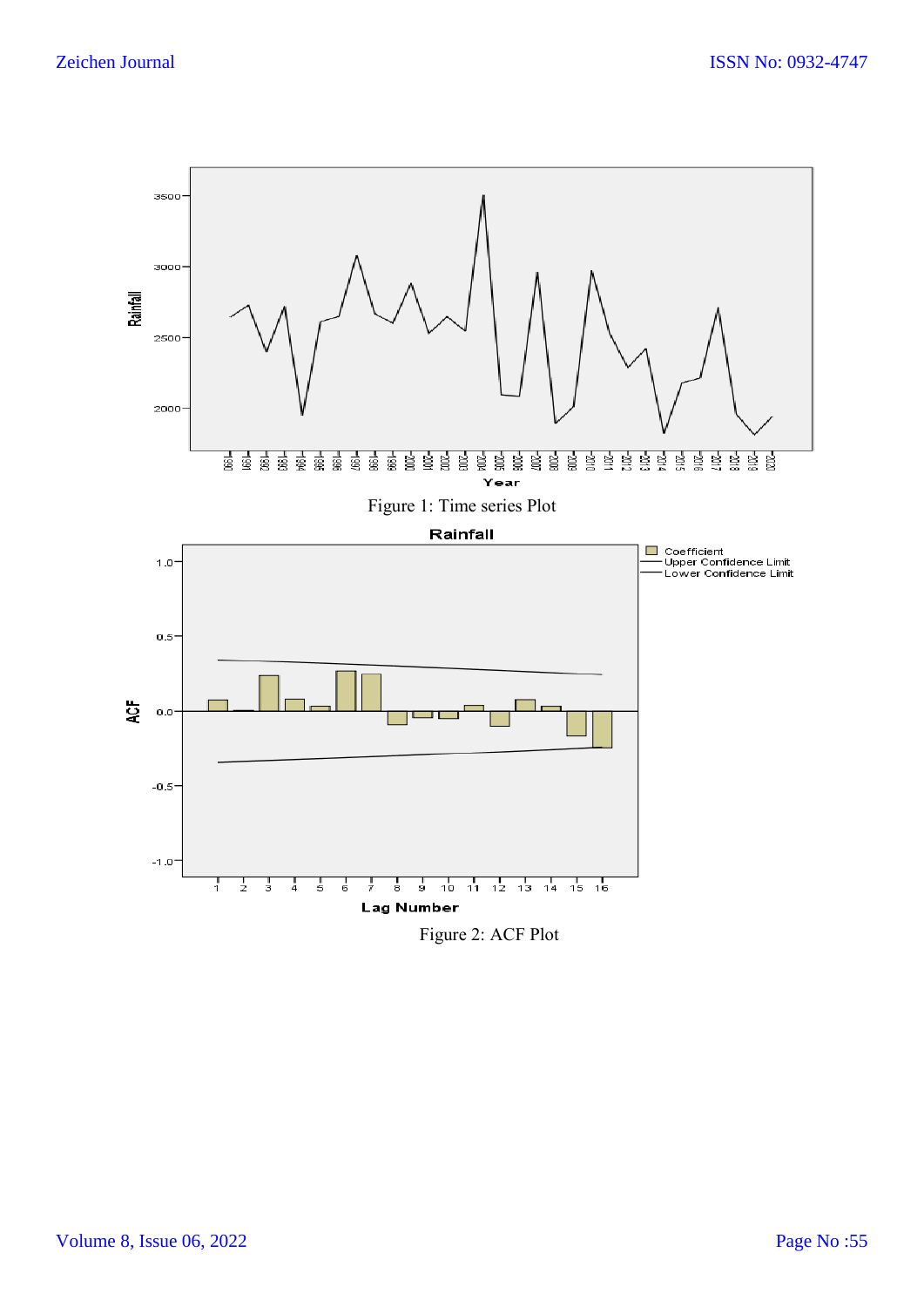

Figure 3: PACF Plot

Now, the first difference of the time series plots of the data of rainfall is given in Figure 4 and the first difference of ACF and PACF plots as in Figure 5 and Figure 6 respectively. From that the first difference plot, ACF plot and PACF plots, we can conclude that the non-stationary is now removed and become a stationary in mean. For confirmation of Stationary, we conduct the ADF Test and with ADF test, Dickey-Fuller = - 3.9444 and p-value = 0.02434. So, from ADF Test, we can say that the data is now stationary.



Figure 4: Time series plot after first differenced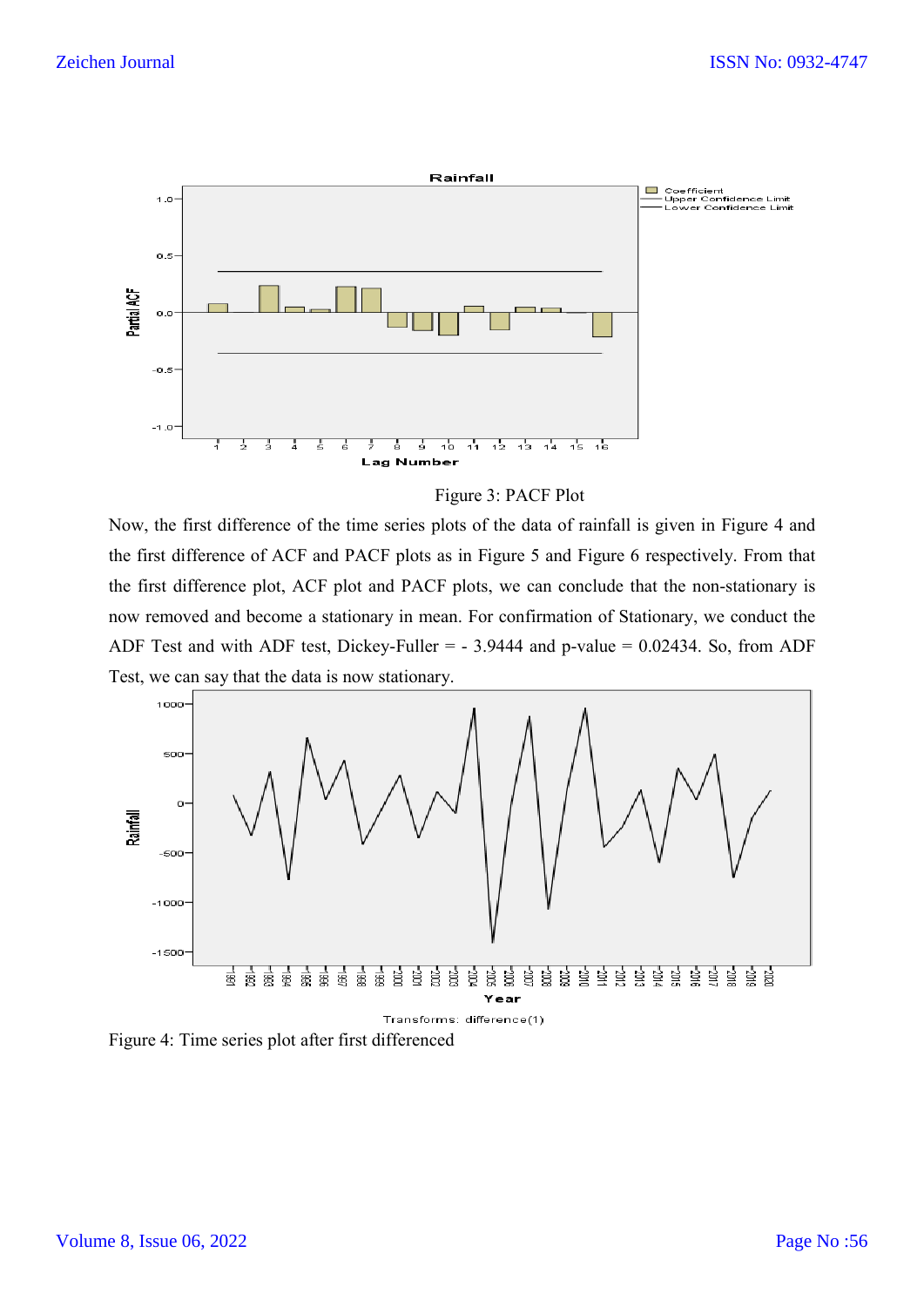

Lag Number Figure 6: PACF plot after first differenced

ģ,  $10^{-1}$   $\frac{1}{11}$   $\frac{1}{12}$   $\frac{1}{13}$   $\frac{1}{14}$   $\frac{1}{15}$   $\frac{1}{16}$ 

So, from first differencing ACF Plots, we can see that the plots at lag 1 tough the significant bound and start drop quickly near to zero and all the other are under the significant bound. So, we can confirm that the time series is stationary.

# **5.2 Model Identification**

7  $\frac{1}{2}$  $\frac{1}{3}$   $\frac{1}{4}$ 

ś Å ż å

 $-1.0$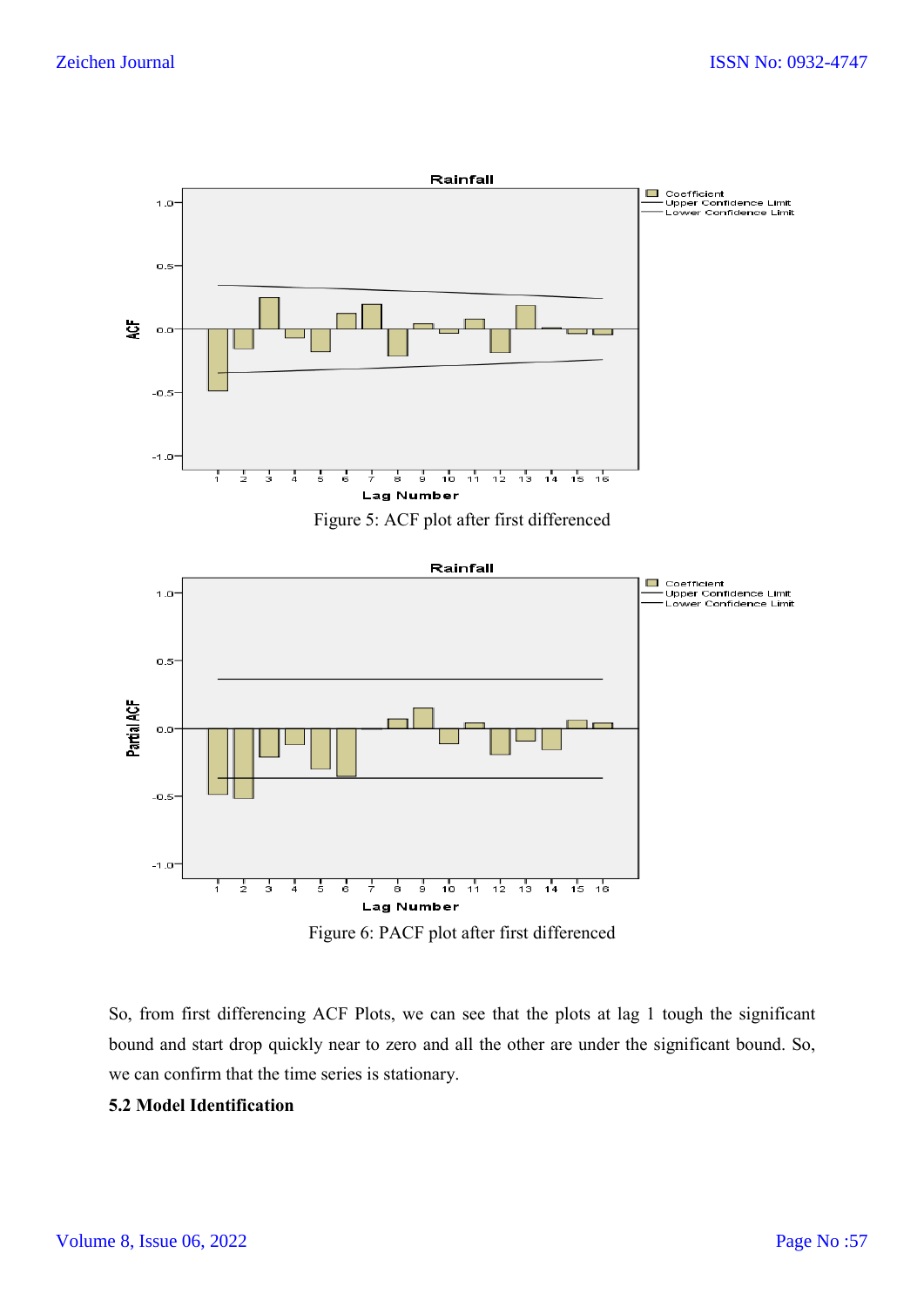The next step is to find out the order of ARIMA (p,d,q) from first difference of ACF and PACF Plots. In this present study, the data is once different and then the value of'd' is 1. As looking first difference of ACF plots from Figure 5, only lag 1 tough the significant bound and all the other were in under significant bound, so the possible value for 'q' is 1 and may be MA(1) is the most appropriate model and from the PACF Plots in Figure 6, lag 1 and 2 tough the significant bound and all the other were in under the significant bound. So, the possible value for 'p' is 2 and may be AR(2) is the most appropriate model. So, the possible best fit models are as follows:-

> A) ARIMA (2,1,0) B) ARIMA (3,1,1) C) ARIMA (1,1,1) D) ARIMA (2,1,1) E) ARIMA (0,1,1)

The AIC, MAE and MAPE values for the different ARIMA Models are as follows:-

| Model        | AIC    | <b>RMSE</b> | <b>MAE</b> | <b>MAPE</b> |
|--------------|--------|-------------|------------|-------------|
|              |        |             |            |             |
| ARIMA(2,1,0) | 452.78 | 9.43        | 7.29       | 95.23       |
| ARIMA(3,1,1) | 454.89 | 9.62        | 8.36       | 96.45       |
| ARIMA(1,1,1) | 452.35 | 8.12        | 6.48       | 92.36       |
| ARIMA(2,1,1) | 452.78 | 7.58        | 7.23       | 95.46       |
| ARIMA(0,1,1) | 450.72 | 8.23        | 7.45       | 93.45       |

AIC refers to Akaike Information Criteria and is a criterion for a selection among the finite set of models. The model with the lowest AIC is the best model. A good model is the one that has minimum AIC among all the other models. Then from the above table, the best fit model is  $ARIMA(0,1,1)$  with the minimum AIC value.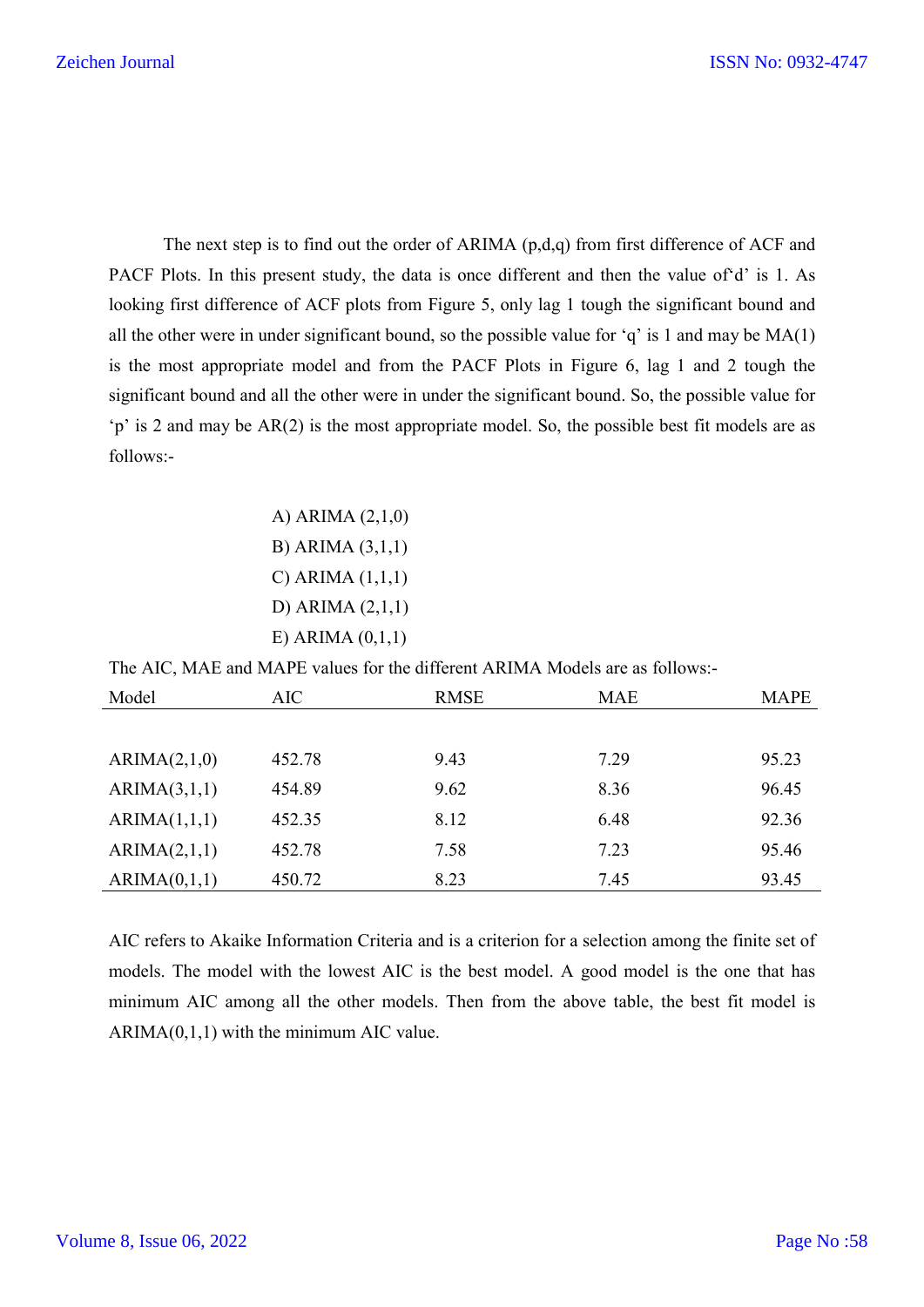## **5.3 Model Estimation**

In the present study, the best fit model is ARIMA  $(0.1,1)$  with AIC value 450.72. Then, the next step is to estimate the parameters and the coefficient of estimated parameters for  $ARIMA(0,1,1)$ Model is given by

| Variables | Coefficients | S.E  |       | log likelihood |
|-----------|--------------|------|-------|----------------|
| MA(1)     | $-0.818$     | 0.09 | 29.78 | $-203.36$      |

### **5.4 Diagnostic Check**

Diagnostic Check performed when we want to make inferences with a model, in particular when the estimated standard errors of the parameters are used to make such inferences. To investigate the adequacy of the fitted model, we may examine the residuals, which should appear to be similar to observations from a white noise process, uncorrelated with each other and identically distributed. Diagnostic check that how our model is well fitted. Then after fitting the ARIMA(0,1,1) Model, the Ljung-Box and the residual of ACF and PACF Plots are given below. From residual ACF and PACF plots, we observed that all the plots were under the significant bound and no one tough the significant bound and hence, we can say that ARIMA(0,1,1) Model is the best model for the time series analysis of our rainfall data.

With Ljung Box Chi-Square Test,  $\chi^2$  =12.958, p-value =0.05 and  $\chi^2$  = 27.59 (*tabulated*).

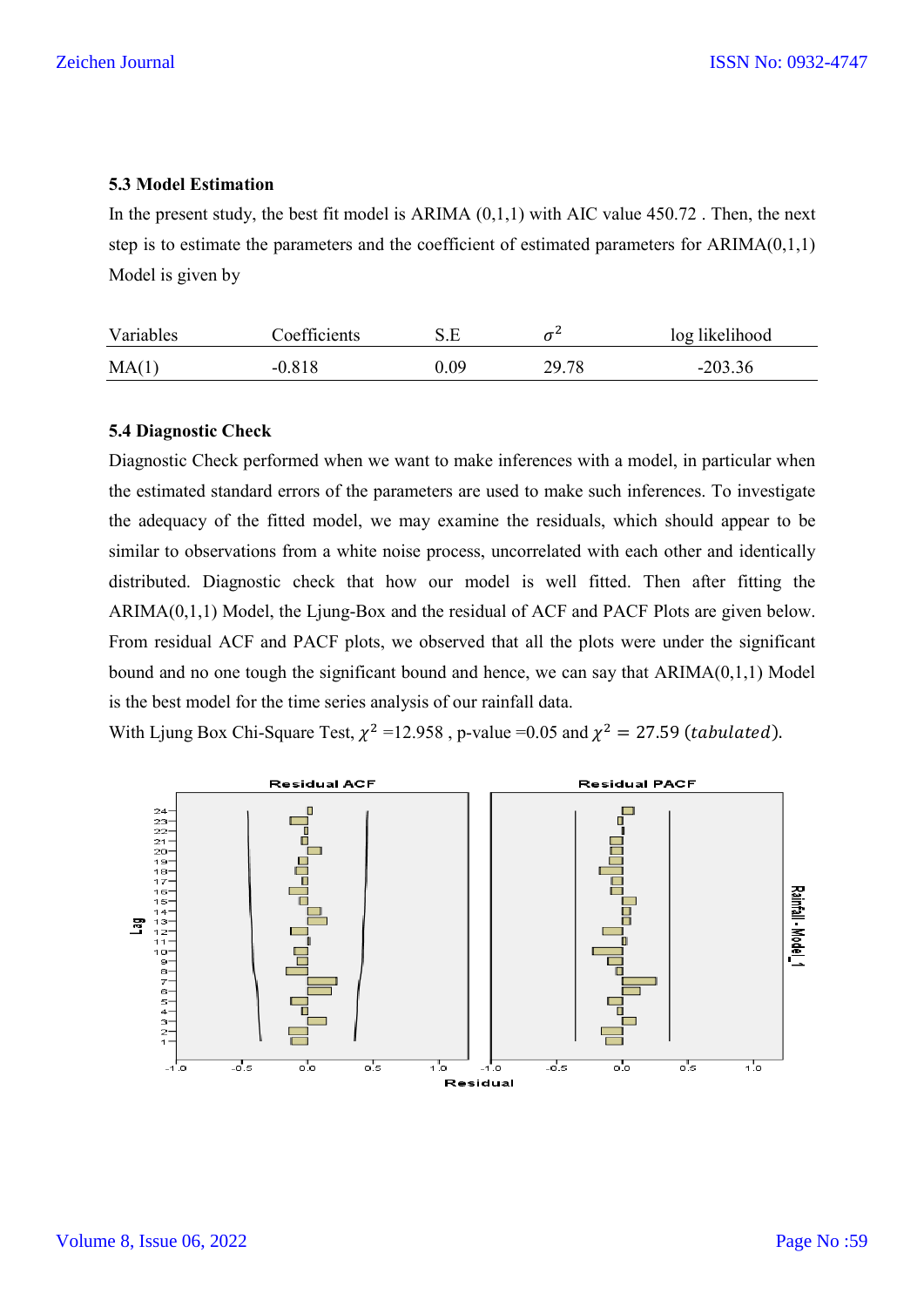The above figure represents the Residual ACF and PACF Plot of the time series of rainfall.

### **5.5 Forecasting for the next 10 years.**

After identifying the best fit model  $ARIMA(0,1,1)$  for our time series data, the next step is to forecast the amount of rainfall can be in Mizoram for the next 10 years. The prediction of rainfall is very important for all the people of Mizoram and especially for the people who live in rural areasand also for farmers.Now, the following table represents the forecast value of rainfall value in Mizoram with 95 prediction interval after fitting  $ARIMA(0,1,1)$  Model as follows:-

|      |          | 95% Prediction Interval |         |  |
|------|----------|-------------------------|---------|--|
| Year | Forecast | Lower                   | Upper   |  |
| 2021 | 2016.36  | 1350.77                 | 2972.20 |  |
| 2022 | 2103.25  | 1337.56                 | 2985.40 |  |
| 2023 | 2161.48  | 1324.57                 | 2998.39 |  |
| 2024 | 2161.48  | 1311.78                 | 3011.19 |  |
| 2025 | 2161.48  | 1299.17                 | 3023.79 |  |
| 2026 | 2161.48  | 1286.75                 | 3036.22 |  |
| 2027 | 2161.48  | 1274.50                 | 3048.46 |  |
| 2028 | 2161.48  | 1262.42                 | 3060.55 |  |
| 2029 | 2161.48  | 1250.49                 | 3072.47 |  |
| 2030 | 2161.48  | 1238.73                 | 3.84.24 |  |

#### **6. Discussion**

The Box-Jenkins ARIMA Model has been used to analysis of the rainfall data of Mizoram from 1990-2020. In this present study, we verified ARIMA (0,1,1) Model is the most appropriate model for our time series data. The raw data is getting differenced once to make non-stationary ( with Dickey-Fuller =  $-2.4039$  and p-value = 0.4173) to stationary( with Dickey-Fuller =  $-3.9444$ and p-value  $= 0.02434$ ) and also stationary verified by looking first differenced of ACF and PACF Plots. Then we reject the null hypothesis and the data is now becoming stationary. After that, we choose the parameters by observing the first differenced of ACF and PACF Plots and the best fit model is ARIMA  $(p,d,q)$  and the parameters is estimated and also performing the residual of Diagnostic Test. Now, the time series is stationary and we forecast the rainfall for the